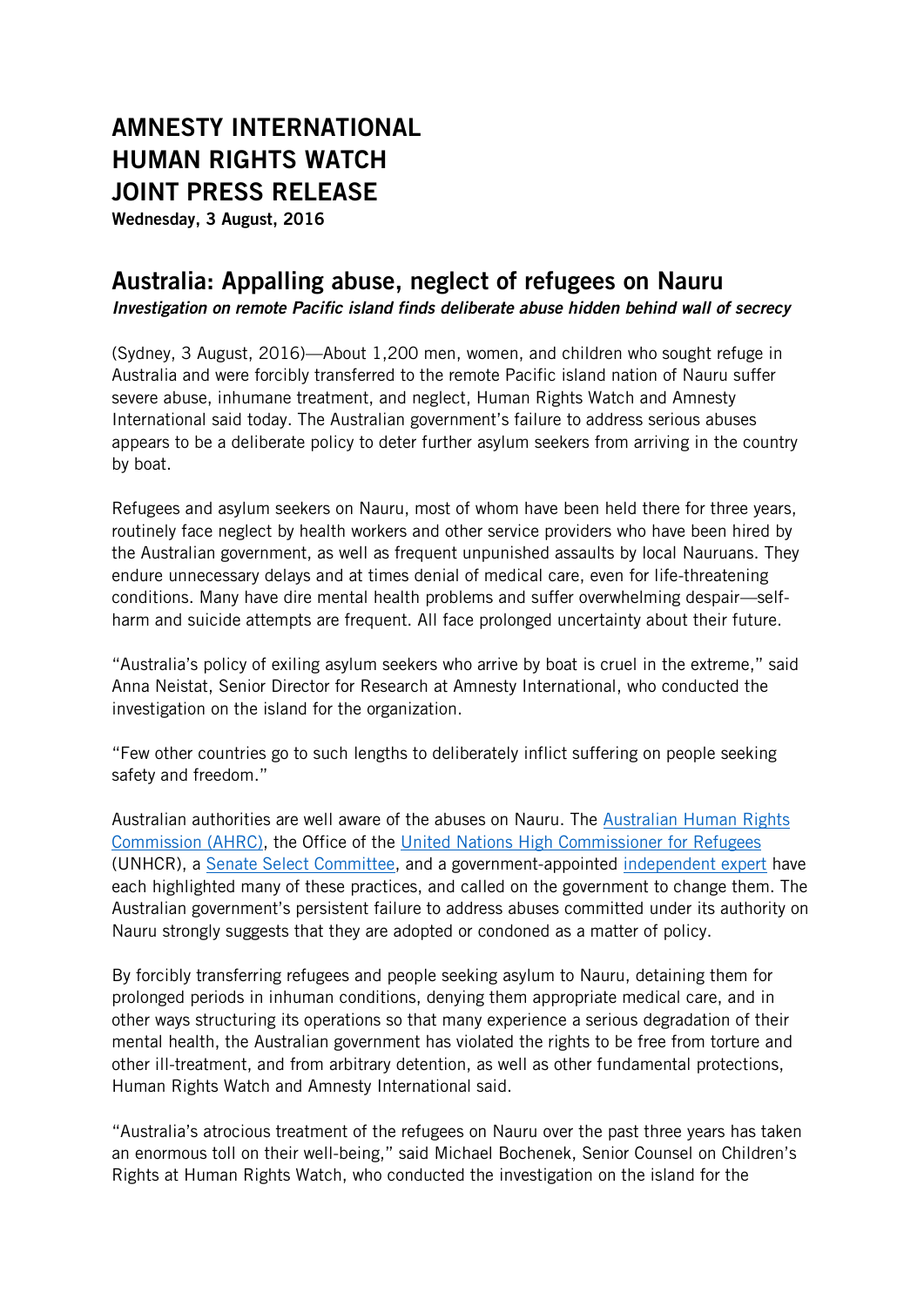#### organization.

"Driving adult and even child refugees to the breaking point with sustained abuse appears to be one of Australia's aims on Nauru."

Australia and Nauru impose strict secrecy on the processing of asylum seekers on Nauru and refuse most requests to visit from journalists or researchers. Nevertheless, an Amnesty International researcher and a Human Rights Watch researcher were able to enter Nauru legally and remain for a total of 12 days in July 2016. They were not asked about their organizational affiliations when they completed entry formalities. They interviewed 84 refugees and asylum seekers from Iran, Iraq, Pakistan, Somalia, Bangladesh, Kuwait, and Afghanistan, including stateless Kurds who had been living in Iran or Iraq. Twenty-nine were women. Five were girls, and four were boys. The researchers also interviewed several service providers, who agreed to share information despite risking prosecution for providing information.

Nauru, a tiny, impoverished island of 21 square kilometres, or eight square miles, is smaller than Melbourne's airport. The population is 10,000. The island's interior, devastated by 40 years of phosphate mining, is mostly uninhabitable and uncultivable. Employment opportunities are scarce, and basic services, such as health and education, are largely inadequate.

Australia has been forcibly transferring families with children, unaccompanied children, and single men and women to Nauru since September 2012 under Memorandums of [Understanding](http://dfat.gov.au/geo/nauru/pages/memorandum-of-understanding-between-the-republic-of-nauru-and-the-commonwealth-of-australia-relating-to-the-transfer-to-and.aspx) between the two countries. Australia agreed to cover all costs associated with the offshore detention and processing of the asylum seekers and refugees. The Australian government spent 415 million Australian dollars (US\$314 million) on its Nauru operations in the fiscal year ending on April 30, 2015, nearly \$350,000 for each person held on the island in that year alone.

Those transferred to Nauru initially spent a year or more housed in cramped vinyl tents in a detention facility called the "Regional Processing Centre" (RPC), with temperatures indoors regularly reaching 45 to 50 degrees Celsius (113 to 122 degrees Fahrenheit), and torrential rains and flooding.

Refugees and asylum seekers described conditions in these detention camps as "prison-like," with regular searches of their tents by the guards, confiscation of "prohibited" items including food and sewing needles—two-minute showers, and filthy toilets.

The RPC is run by a private company hired by the Australian government, which has effective control of the facility and is responsible for ensuring the health and welfare of the asylum seekers detained there. Australia shares responsibility with Nauru for human rights violations committed against the refugees and asylum seekers.

Those the Australian and Nauru governments recognize as refugees are generally provided accommodation in open camps or other housing throughout the island. Families are generally assigned prefabricated units or converted containers, and single men are placed in rooms with space only for a bed and a small shelf. About one-third of the 1,200 refugees and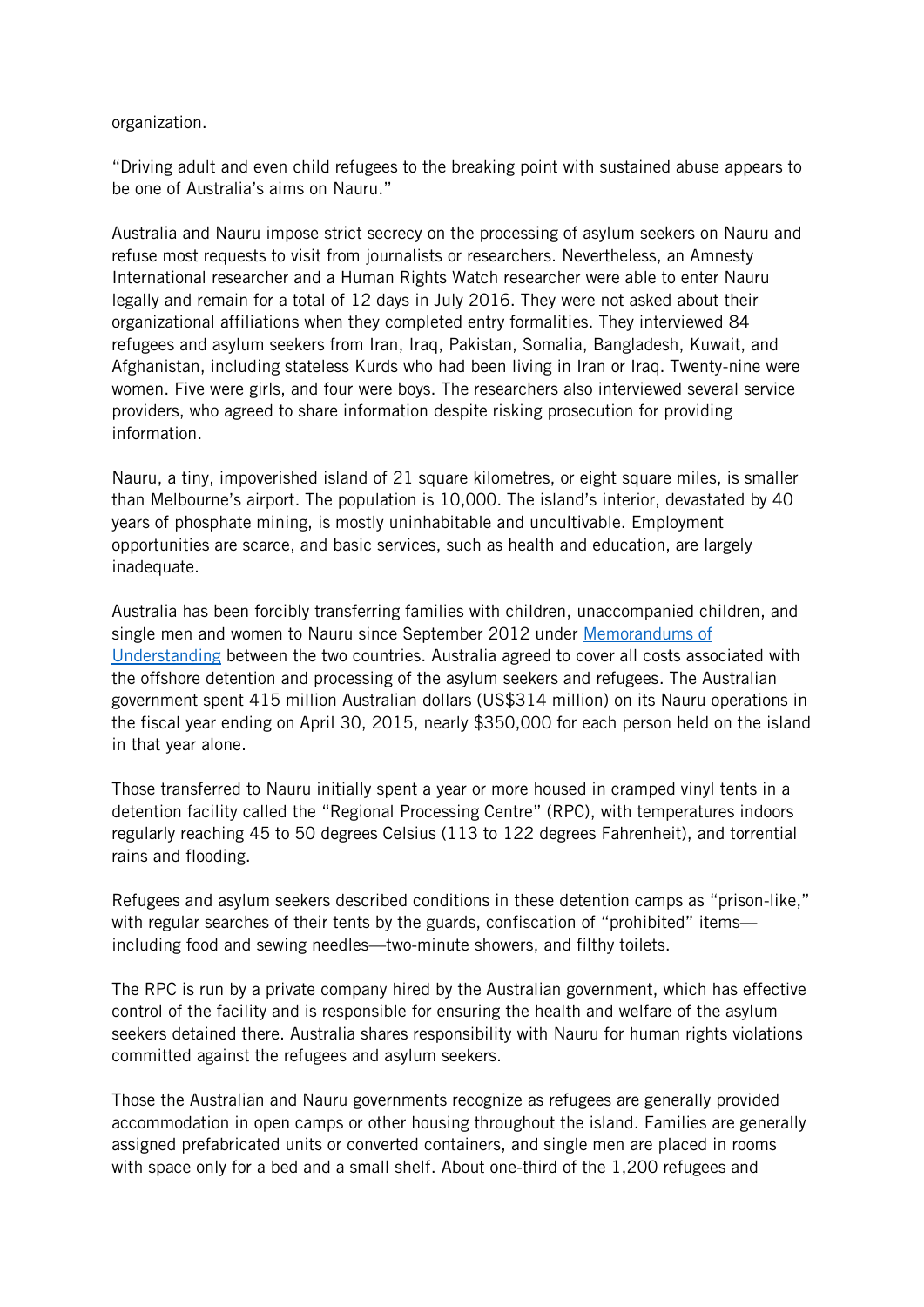asylum seekers on Nauru remain in the tents, people interviewed said.

Since October 2015 Nauru has allowed asylum seekers greater freedom of movement around the island, a step widely interpreted as a response to litigation in Australia challenging the lawfulness of asylum seekers' detention. But those who remain in the tents are still subject to curfews, may not bring smartphones into the centre, are monitored by guards, and face other restrictions on their liberty.

Prolonged detention in appalling conditions exacerbated the trauma many had suffered from persecution in their home countries and the abuses and other hazards they faced on their journeys to Australia, as the [Australian Human Rights Commission](https://www.humanrights.gov.au/news/stories/new-report-experts-reveal-alarming-impact-detention-children) and [UNHCR,](http://www.abc.net.au/news/2016-05-05/unhcr-presses-for-transfer-of-refugees-out-of-detention-centres/7385748) among others, have found.

Refugees and asylum seekers interviewed said they have developed severe anxiety, inability to sleep, mood swings, prolonged depression, and short-term memory loss on the island. Children have begun to wet their beds, suffered from nightmares, and engaged in disruptive and other troubling behavior. Adults and children spoke openly of having wanted to end their lives. However, refugees on Nauru do not receive adequate support or mental health treatment.

The standard of medical care for refugees and asylum seekers on Nauru is also poor. Medical equipment is rudimentary, and specialist medical attention is not regularly available. Dental services are largely limited to tooth extraction.

Refugees and asylum seekers described long delays on seeing specialists for serious conditions or for being transferred to medical facilities outside Nauru for care not available there. Under new policies, those transferred to Australia for care must go without their family members in most cases, an apparent attempt to force them to return to Nauru.

When Amnesty International and Human Rights Watch put these concerns about medical care to [International Health and Medical Services,](https://www.theguardian.com/australia-news/2015/jul/21/ihms-the-healthcare-giant-at-the-heart-of-australias-asylum-system-explainer) the company hired by the Australian government to provide medical services on Nauru, senior staff denied that care was poor.

The physical safety of those held on Nauru is a serious concern, Human Rights Watch and Amnesty International said. Many asylum seekers had been beaten and robbed. Every woman interviewed said she could not go out alone. Interviewees said that local police made little or no effort to investigate attacks against them.

Children who attend local schools described frequent bullying and harassment from Nauruan students, who tell them to go back to their home countries. Many have stopped attending classes altogether.

Some refugees and asylum seekers said that the abuses they endured gave them little option but to accept or request return to countries where they face a real risk of persecution or other serious harm.

The Australian government should immediately resettle the refugees in Australia and close the Nauru offshore processing centre. While refugees and asylum seekers remain on Nauru,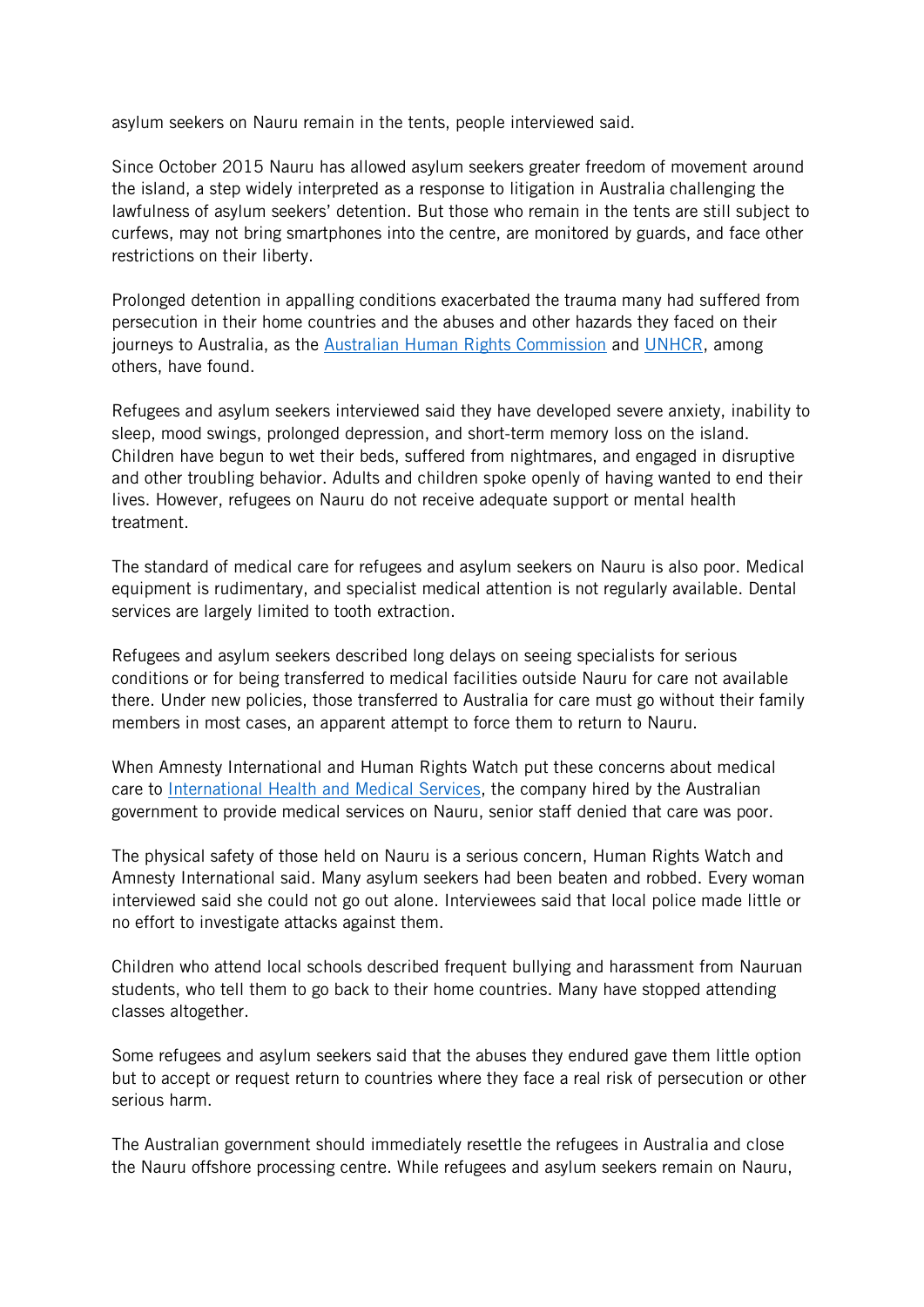Australia should ensure that they receive quality medical and mental health care. Nauru should allow independent human rights monitors and journalists access to the island, and Australia should do likewise for its "processing centres" for asylum seekers.

**For more detailed research findings on refugees and asylum seekers on Nauru, please see below.**

**For more Human Rights Watch reporting on Australia, please visit:** [www.hrw.org/asia/australia](http://www.hrw.org/asia/australia)

**For more Amnesty International reporting on Australia's offshore detention of refugees and asylum seekers, please visit:** [https://www.amnesty.org/en/countries/asia-and-the](https://www.amnesty.org/en/countries/asia-and-the-pacific/australia/)[pacific/australia/](https://www.amnesty.org/en/countries/asia-and-the-pacific/australia/)

#### **For more information, please contact:**

In Sydney, Elaine Pearson (English): +61-400-505-186 (mobile); or pearsoe@hrw.org. Twitter @pearsonelaine.

In Sydney, Graham Thom (English): to contact Anita Harvey +61 423 280 658 or [anita.harvey@amnesty.org.au](mailto:anita.harvey@amnesty.org.au)

In Montreal, Michael Bochenek (English, Portuguese, Spanish): +1 718 724 9016 (mobile); or bochenm@hrw.org. Twitter: @MichaelBochenek.

In Washington, DC, Bill Frelick (English): +1 202-612-4344 or +1-240-593-1747 (mobile); or [frelicb@hrw.org.](mailto:frelicb@hrw.org) Twitter: @BillFrelick.

# **ADDITIONAL BACKGROUND AND TESTIMONIES**

### **A wall of secrecy**

The Australian government's offshore operation on Nauru is surrounded by a wall of secrecy, with both Australia and Nauru going to great lengths to prevent the flow of information off the island. Service providers and others who work on the island face [criminal charges](https://www.theguardian.com/australia-news/2015/jul/01/detention-centre-staff-speak-out-in-defiance-of-new-asylum-secrecy-laws) and civil penalties under Australian law if they disclose information about conditions for asylum seekers and refugees held offshore. Nauru has [banned Facebook](https://www.hrw.org/news/2015/05/26/joint-letter-government-nauru-internet-blocking-and-free-expression) on the island and has enacted vaguely worded laws against threats to public order that legal experts fear could be used to [criminalize protests](https://www.theguardian.com/world/2015/may/13/nauru-asylum-seekers-could-face-jail-for-protesting-conditions-under-new-law) by refugees and asylum seekers.

Journalists in particular face severe restrictions on entry, with an \$8,000 non-refundable visa fee and a protracted application process. Nauru has granted visas to [just two](https://www.theguardian.com/world/2016/jun/22/only-respectful-and-objective-media-outlets-are-welcome-says-nauru) media outlets since January 2014. Other requests have been [rebuffed](http://www.abc.net.au/mediawatch/transcripts/s4339385.htm) or met with no response. UN officials have been denied entry or in some cases have concluded that a visit would be impractical due to severe limitations on their access.

#### **Attacks, sexual violence, and impunity**

Every refugee and asylum seeker interviewed reported intimidation, harassment, or violence directed at them or family members by Nauruans acting alone or in groups. They said the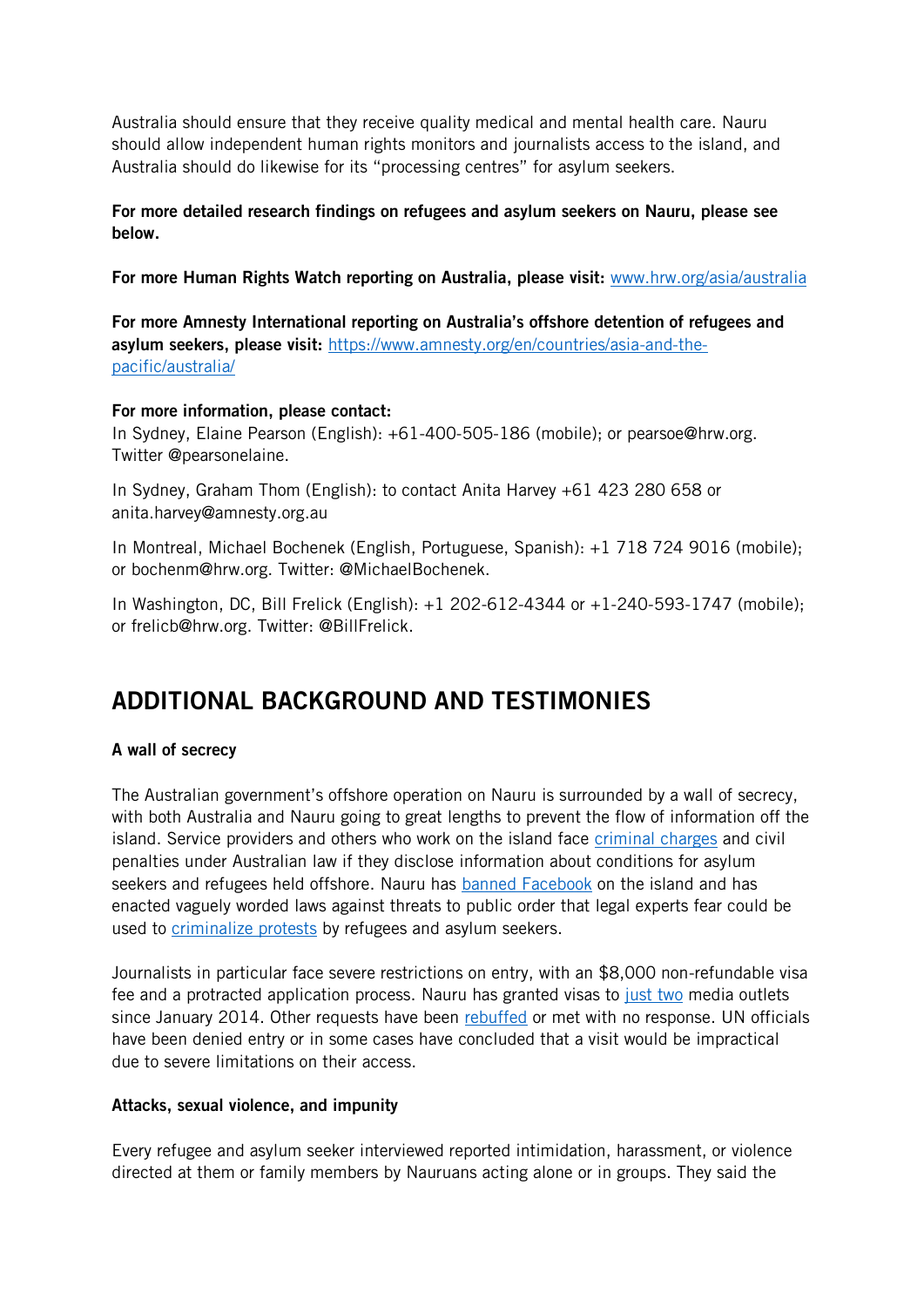assailants cursed and spat on them, threw bottles and stones, swerved vehicles in their direction as they walked or rode on motorbikes, or broke their windows or destroyed other property.

Human Rights Watch and Amnesty International documented cases in which Nauruans, alone or in groups, assaulted and robbed refugees and asylum seekers, sometimes at knifepoint, during daylight or in the evening. In all, more than 20 of those interviewed said they had been attacked by Nauruans.

A refugee from Bangladesh suffered serious head trauma in May when a Nauruan man threw a large rock at him, kicked the refugee off his motorbike, and beat him after he fell. A Somali woman reported that several Nauruan men attacked her husband in March, hitting him on the head with a machete. The following night, a group of Nauruans tried to break into the family's housing. A Somali man said a Nauruan man robbed him when he attempted to hitchhike to a store.

Many others spoke of being attacked by Nauruan men, who stole their money, mobile phones, and motorbikes, as the refugees went to work or bought food. A service provider confirmed that such assaults happen "several times a week, especially over the weekend."

As a result, refugees and asylum seekers said they were afraid to leave their accommodations, particularly at night. Women said they almost never left the camps and then only in groups, or with male companions.

Six women described sexual assault or harassment, including groping, touching, explicit threats, demands for sex, and attempted rape. One woman said that on two occasions Nauruan men tried to drive her to the jungle when she was catching a ride with them, clearly intending to rape her. She also said that at one point she got a job at a shop on the island but had to quit after the first day because other employees kept touching her.

One young woman said she married for protection after being released into the community:

"After I left the camp, I felt very unsafe, I could not go out. I decided to marry a man who is 15 years older, just to have protection. If you are alone, everything is a struggle. At least he could go shopping or accompany me. Now he is in the hospital and I have to rely on my case manager if I need to go out of the house."

Another woman said:

"We are always scared, all the time. I am always checking the door to see if it is locked. We can't go out alone. A lot of times, some Nauruans get drunk and come near the entrance by the road and shout at us."

Refugees and asylum seekers said that Nauruan police disregard their complaints and sometimes discourage them from filing reports. Police have dismissed some complaints as "made for media exposure only," a news report [said.](https://www.theguardian.com/world/2016/mar/10/nauru-refugee-left-with-horrific-head-wound-after-attack-dismissed-by-police) Several refugees provided Human Rights Watch and Amnesty International with copies of reports they filed with local police following the attacks, saying that police had done nothing to investigate or apprehend the attackers, even if the victims were able to identify them. Service providers, who said they often have to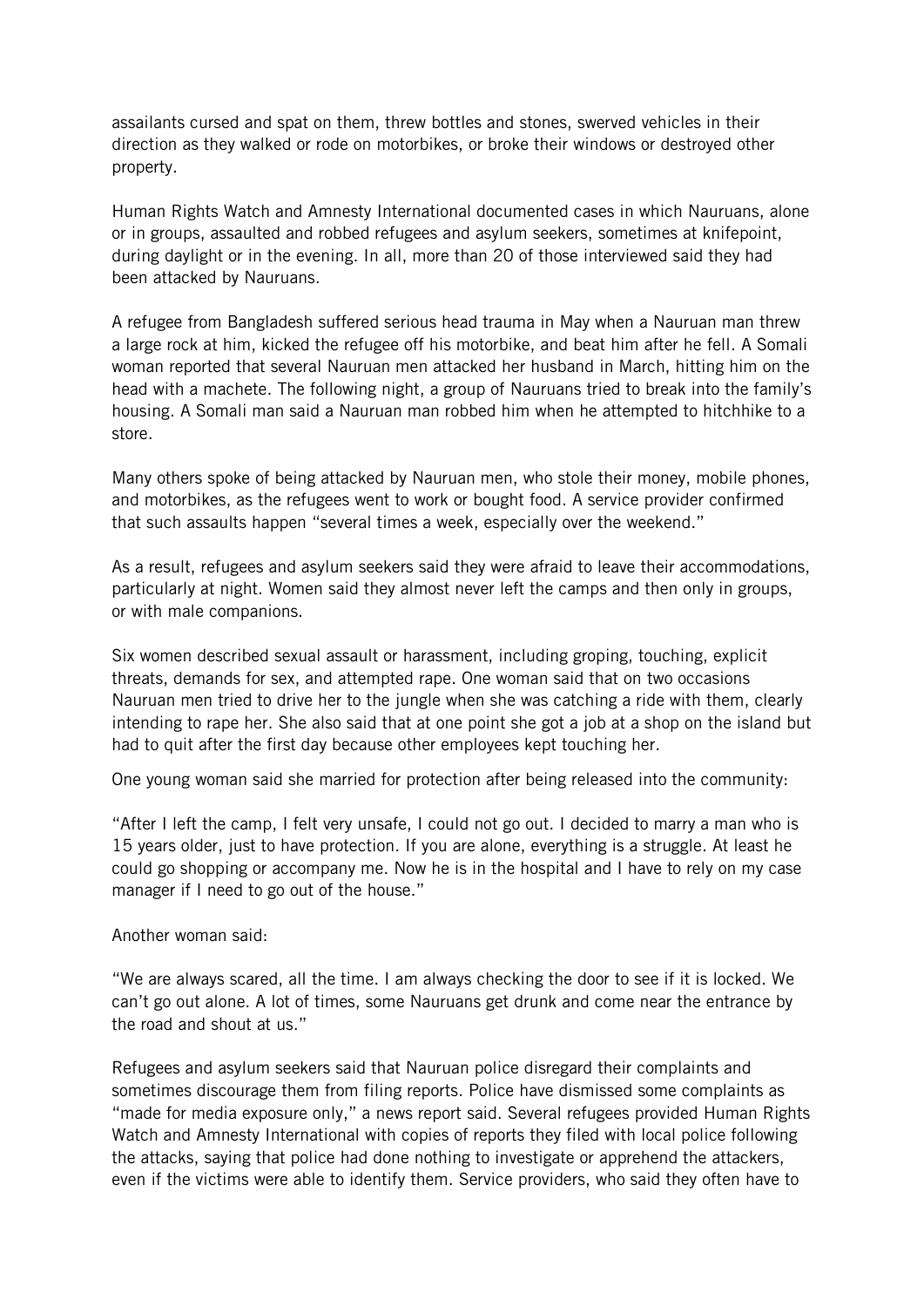accompany refugees to file police reports, confirmed these statements.

Nauru's former chief justice, Geoffrey Ames, QC, [testified](http://www.aph.gov.au/Parliamentary_Business/Committees/Senate/Regional_processing_Nauru/Regional_processing_Nauru/Final_Report) before an Australian Senate Select Committee in July 2015 that "there is a serious question about [police] independence and about their willingness to investigate allegations against Nauruans who are charged with assaults of non-Nauruans." (Ames, an Australian national, was forced out of office after Nauruan authorities [revoked his visa](https://www.theguardian.com/weather/2014/mar/12/naurus-australian-chief-justice-resigns-after-losing-faith-in-the-system) in January 2014.)

#### **Medical care**

[International Health and Medical Services](https://www.theguardian.com/australia-news/2015/jul/21/ihms-the-healthcare-giant-at-the-heart-of-australias-asylum-system-explainer) (IHMS), a company hired by the Australian government, is the main health service provider for refugees and asylum seekers. Some of its staff have [publicly](https://www.theguardian.com/world/2014/aug/05/-sp-australias-detention-regime-sets-out-to-make-asylum-seekers-suffer-says-chief-immigration-psychiatrist) condemned the appalling treatment of refugees on Nauru, raising concerns about the company's operations there. Specialized medical equipment and staff are not available on Nauru; Nauruans who require more than basic medical care are sent to Australia or Fiji. Refugees and asylum seekers reported that the hospital lacks even basic supplies, such as bandages or sterile gloves.

Refugees and asylum seekers reported that both the IHMS medical staff and Nauru's hospital often refuse to take their complaints seriously, and in most cases reported to Human Rights Watch and Amnesty International prescribe nothing but painkillers. Some of those interviewed said that they had developed serious medical problems in Nauru and that they had received virtually no specialized medical attention. They had heart and kidney diseases, diabetes accompanied by weight loss and rapidly deteriorating eyesight, and back problems leading to reduced mobility, among other conditions. When Amnesty International and Human Rights Watch raised these concerns with senior IHMS staff in Australia, they "strongly refuted" allegations of poor quality medical care.

Parents were particularly critical of services available to women during pregnancy and childbirth and said that newborns suffered from persistent infections and other medical conditions.

An asylum seeker described conditions while his wife was in labour:

"I saw my wife lying under the bed. The bed didn't have a mattress. . . . I saw the nurse, an Australian nurse, playing on her tablet. My wife was crying. I said, 'Please do something for my wife. This is like a jail, not a delivery room.' The bathroom didn't have tissue or handwashing liquid. I went out to buy handwashing liquid and rolls of tissue."

Because they cannot leave the island without authorization, they are completely dependent on the Australian authorities and service providers to arrange for them to be transferred to medical facilities outside Nauru. Interviewees described long delays while suffering with serious conditions, without any information, before eventually being transferred to hospitals in Papua New Guinea or Australia for tests or surgery.

One father said:

"My son has kidney problems. We have been visiting IHMS for two years now, and they keep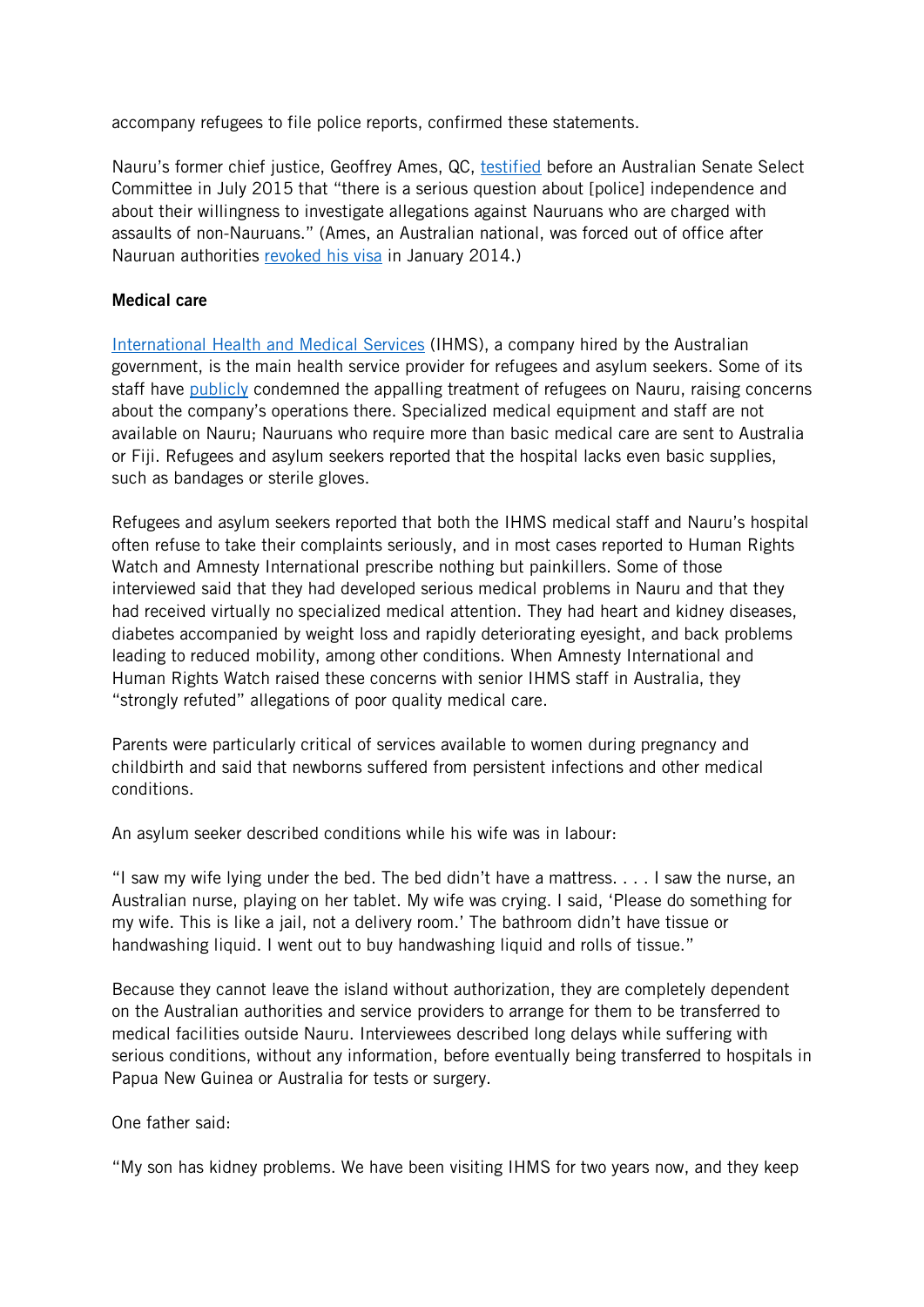promising he would see a regular doctor, but it hasn't happened. They just take tests, but do not prescribe any treatment. My daughter has been having such problems with her eyesight that she cannot see the blackboard in school and has to ask her classmates for help—but there is no way to get glasses, or even get her eyesight properly tested here."

A young man with diabetes said that after he lost 27 kilogrammes (60 pounds), he went to the IHMS manager. The manager told him that such weight loss is "normal" and that he only would be "moderately worried" if the weight loss continued. The family recorded the conversation on a mobile phone and provided a copy to researchers.

A young woman who had been forced to undergo genital mutilation in her home country said that as a result, she was experiencing severe pain and was not able to have sexual intercourse. She has received no treatment for her condition in her time on Nauru. She said:

"For five months, they just kept referring me to a mental health specialist. I had no idea what was wrong with me, and just kept blaming myself for everything. I've been able to see a gynecologist a few times since, but there is nothing they can do here for my condition, and for a year and [a] half now they keep telling me that I need to be transferred for treatment, but so far it has not happened."

Refugees and asylum seekers reported multiple situations in which they tried calling an ambulance when their friends or family members needed urgent help, but the hospital refused to send one. A service provider confirmed these accounts:

"When people call [an] ambulance, or even when we call, they sometimes come, and sometimes not, sometimes in 20 minutes and sometimes in 3 hours. But we are also not allowed to call ambulances for our clients, or transport them to the hospital in our vehicles because it is considered 'advocacy', and we are supposed to help our clients be 'independent'. We often have people discharged while they are still sick, sometimes halfconscious; once a patient still had needles in the hands. We are not allowed to ask the hospital why they are being discharged, or what medication they've been prescribed, or for their medical records."

Even getting a pair of glasses can be an ordeal—one woman reported that she waited nine months for her prescription to be filled from Australia.

#### *Denial of access to medical records*

At least five refugees and asylum seekers reported that their personal requests for their medical records have been denied or have yielded partial records—lacking information on surgery they had undergone, for example. In some instances, they received pages that were blank except for their name and age and the doctor's initials.

In several of the cases Human Rights Watch and Amnesty International reviewed, doctors made written requests in medical reports for overseas treatment for refugees and asylum seekers because the hospital lacked the necessary expertise or equipment. Those referred for overseas treatment may wait for months before they are transferred.

#### *Medical transfers to Australia, Papua New Guinea*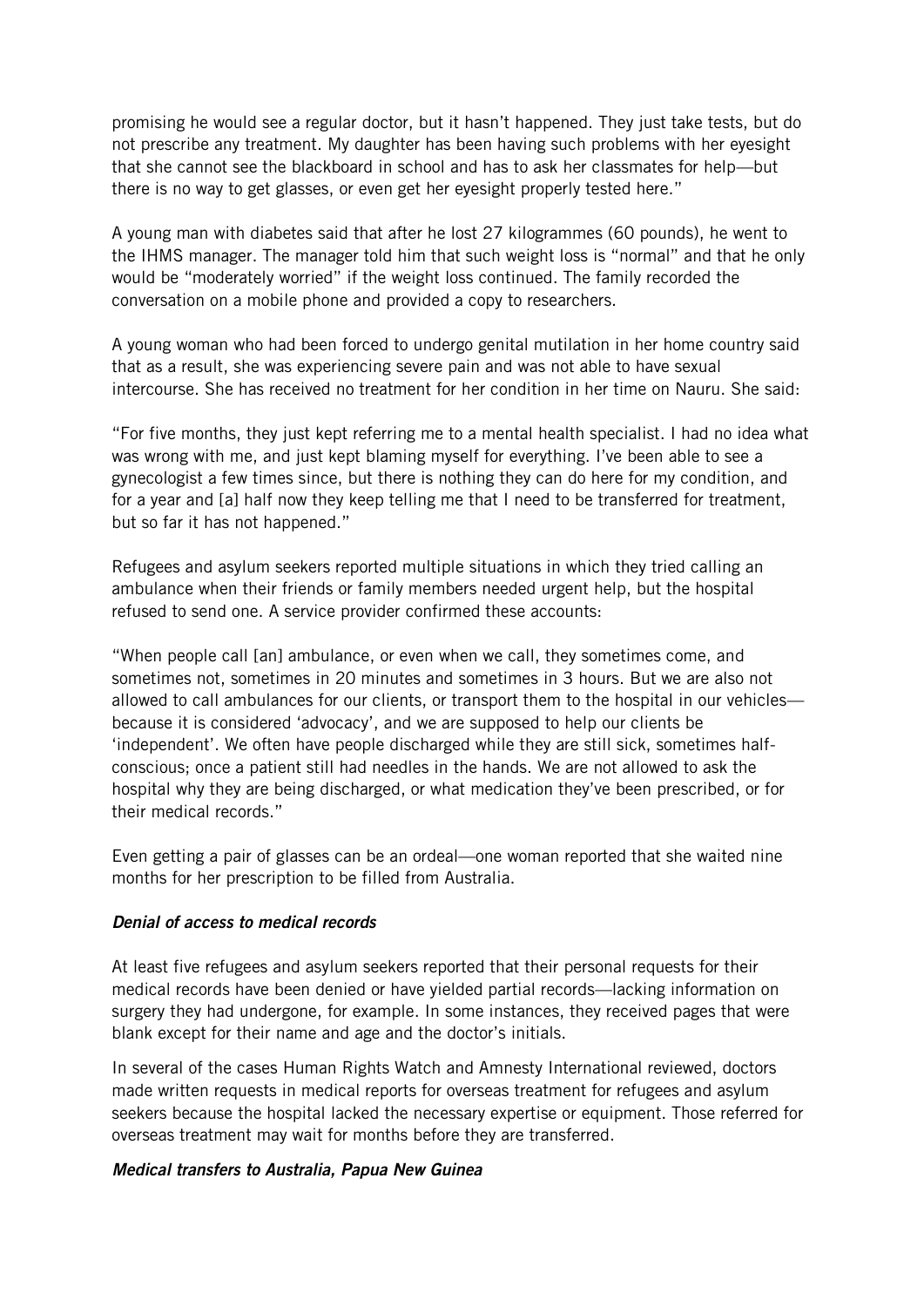Medical transfers are frequently carried out with little notice, often separating family members. In one case, a man was told that his wife would need prolonged specialized treatment for her mental health condition, which they asked him to authorize without giving him any information about when she would be transferred:

"The next thing I heard was, 'Oh, we sent your wife to Australia on an emergency flight'. That was the next day. My son took it very bad. He was in shock. He wasn't able to say goodbye to his mother. [On arrival in Australia] my wife woke up, and she didn't have any information; she didn't even know she was in Australia. . . .

"I am really worried about my son. For the last 40 days, he hasn't left his room. He had a special relationship with his mother. Now he doesn't talk. He's very angry, and he doesn't talk. I can't control his behaviour. Everything has changed about him."

His 13-year-old son was having nightmares, had begun wetting his bed, and was hostile to and refused to interact with anybody other than his father, the man said.

Returns to Nauru following medical care in Australia are even more abrupt, and are sometimes carried out in a deeply humiliating and traumatizing way. A man who had been in Brisbane with his wife while she gave birth said:

"They handcuffed my wife and me and said we had to go back to Nauru. My wife wasn't ready. She wasn't dressed. She was sleeping. It was not good. Why did they need to do it like this? If we have to go back to Nauru, that's not a big deal. Why early in the morning, and with handcuffs? They took us from the room at 7am and took the baby from us. We didn't see the baby until after 7pm"

In another case, a woman said:

"I was sound asleep, and the door was locked. Suddenly there was an officer in front of my face, with a camera. He said, 'Wake up!' I couldn't move. I didn't know where I was. There was an officer on each side of me holding my arms, and more officers behind me. My legs were shaking. My heart was pounding. I lost my footing, but they dragged me into a room. They didn't even allow me to put on my glasses. They didn't care about what the doctor had to say. They put me on the airplane. I'm still scared. When I try to sleep, I'm still remembering this."

Some said they were brought back to Nauru even though doctors had advised immigration authorities that they should not travel in their condition.

Others described having serious chronic conditions requiring transfers for treatment, which has sometimes been cut short by their forcible return to Nauru. In one such case, a young woman who developed lumps in her breasts, throat, and uterus and was also diagnosed with ulcers, said that she was sent for treatment first to Australia and later to Papua New Guinea:

"When I was in Australia, my doctor told immigration that I needed surgery for my breasts, but they still sent me back. My problems deteriorated, and a year later sent me to Papua New Guinea for endoscopy and colonoscopy, but then returned me again. They gave me some pills,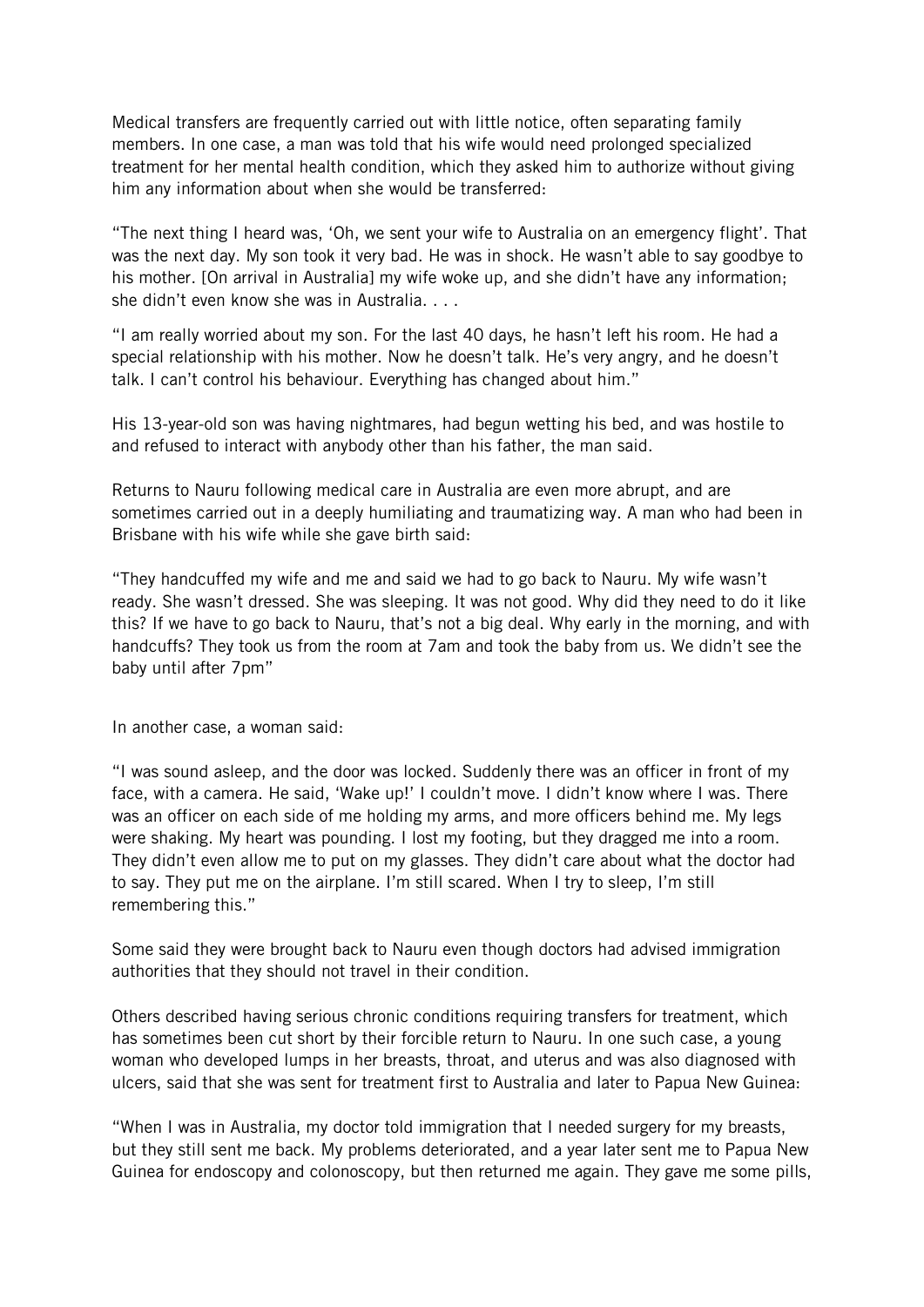but they are not working, and I am in constant pain and cannot eat anything."

In another case, a man who suffered a heart attack after a year on the island was eventually sent to Australia, where he stayed for four months:

"When they came to take me back to Nauru, IHMS people were there, and I tried to plead with them and the security, but they just took me and my family. I was scared, because the doctors found a blood clot in my heart, and clogged arteries, and said it was very dangerous. When I arrived, an IHMS doctor saw my file and said, 'I cannot be responsible for you, they should not have sent you back'. I had another heart attack since, and the doctors keep saying that they cannot do anything here, that I need professional treatment and a proper hospital."

When Amnesty International and Human Rights Watch asked IHMS if they had any medical concerns about the timing and manner of transfers, senior medical staff replied that the organizations would have to ask the Australian Department of Immigration about this issue.

Beginning in February 2016, Australian immigration authorities have insisted on medical transfers to Papua New Guinea rather than Australia, service providers said. In cases in which the transfer to Australia is still deemed necessary, Australian immigration officials usually authorize transfer of the patient alone. Service providers said that this new practice was introduced after lawyers in Australia were successful in preventing the returns of some of the refugees to Nauru following medical treatment. "Now that their families remain on the island, they have no choice but to return," one said.

#### **Mental health**

Refugees and asylum seekers suffering psychological trauma and severe mental health conditions do not receive adequate support or treatment. Only two types of mental health services are available. International Health and Medical Services (IHMS), the private contractor hired by the Australian government which is the main health service provider for refugees and asylum seekers, appears to make heavy use of strong sedative and antipsychotic medication—for children as well as adults—to address mental health issues. Refugees and asylum seekers said that these medications have severe side effects but provide little relief. IHMS senior staff in Australia "strongly refuted" allegations of poor quality care, including the charge that prescriptions were inappropriate, when Amnesty International and Human Rights Watch spoke with them in advance of publication.

Another agency, Offshore Service for Survivors of Torture and Trauma (OSSTT), officially deals only with previous trauma.

Families can wait for months to have their children seen by a visiting specialist.

Nearly all interviewees reported mental health issues of some kind—high levels of anxiety, trouble sleeping, mood swings, and feelings of listlessness and despondency were most commonly mentioned—that they said began when they were transferred to Nauru. In many cases, the consequences appeared to be severe—they repeatedly self-harmed, cutting their hands or banging their heads against the wall, did not speak to anybody for months, did not recognize their relatives, and stayed in bed for weeks, refusing to go outside or take showers.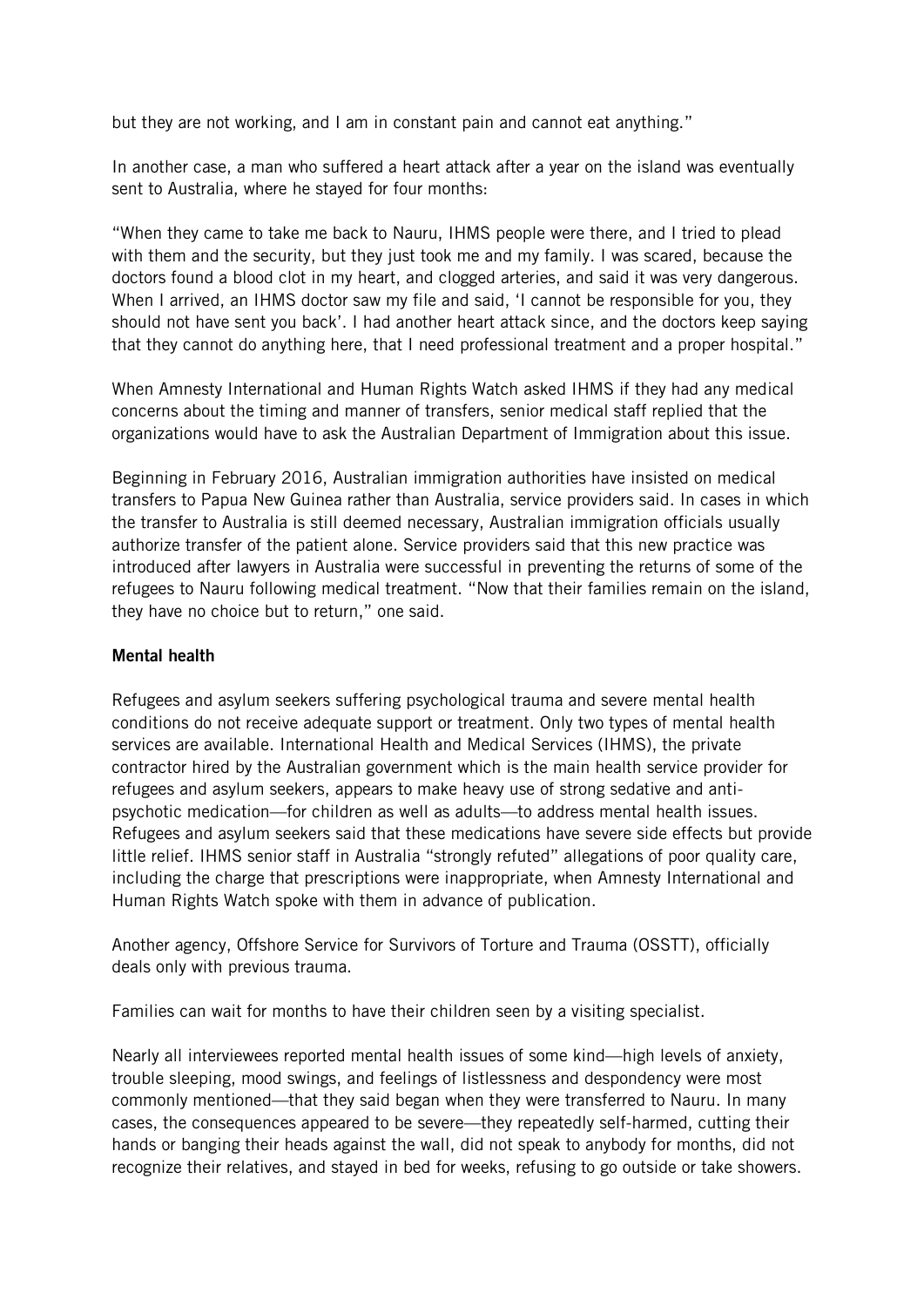One woman told researchers that during her time on Nauru she had begun to wash her hands compulsively, hundreds of times a day.

Family members said that children also began to wet their beds, suffer nightmares, act out, and in some instances had stopped interacting with or even speaking to people outside of their immediate families.

Even so, refugees and asylum seekers sometimes received diagnoses that were not reached on the basis of full psychiatric evaluations and did not appear to take into account their experiences of trauma in their home countries, their prolonged detention on Nauru, and their uncertainty about their future.

Many of the interviewees said that when they reported their own or their relatives' mental problems to the IHMS, the complaints were often dismissed, and in some cases they were accused of acting and "mimicking" the conditions that they had seen in other asylum seekers and refugees who have been transferred to Australia for mental health treatments.

Moreover, patients whose mental health issues were apparently severe enough to justify their transfer to Australia were returned several months later into the same conditions that doctors had identified as contributing to their trauma.

A service provider reported being aware of more than 20 such cases, some of which led to tragedy. For example, Hodan Yasin, a Somali woman who was considered suicidal, was admitted to a hospital in Australia for several months, then forcibly returned to Nauru. She was still considered highly suicidal and placed in a special ward in one of the camps, which was supposed to have 24-hour observation. However, she managed to escape, buy gasoline, and set herself on fire, burning 86% of her body.

More than a dozen of the adults interviewed said they had tried to kill themselves by overdosing on medication, swallowing bleach, other cleaning products, or razors, hanging or strangling themselves, or setting themselves on fire, and many more said that they had seriously considered ending their lives. Some children had injured themselves with lighters, razor blades, or in other ways.

Nearly all made references to Omid Masoulmali, a 23-year-old Iranian man who died in May after setting himself alight, and to Yasin, who set herself on fire the following week. "I have the oil ready", one man stated matter-of-factly. "I'm tired of my life", said a 15-year-old girl, who said she had tried to commit suicide twice.

A woman whose husband had been transferred to Australia for urgent medical treatment said that their nine-year-old son had repeatedly talked about suicide after the family had been separated: "Two weeks ago, my son took the lighter. He said, 'I want to burn myself. Why should I be alive? I want my daddy. I miss my daddy.' I look in his eyes and I see sadness."

#### **Conditions in the processing centre**

For months and sometimes years after their arrival in Nauru, asylum seekers have been held in prison-like camps in the Nauru Regional Processing Centre (RPC), surrounded by fences and guarded by security services. They live in crowded tents where the heat is unbearable, even after some basic fans were installed. With humidity between 75 and 90%, mould grows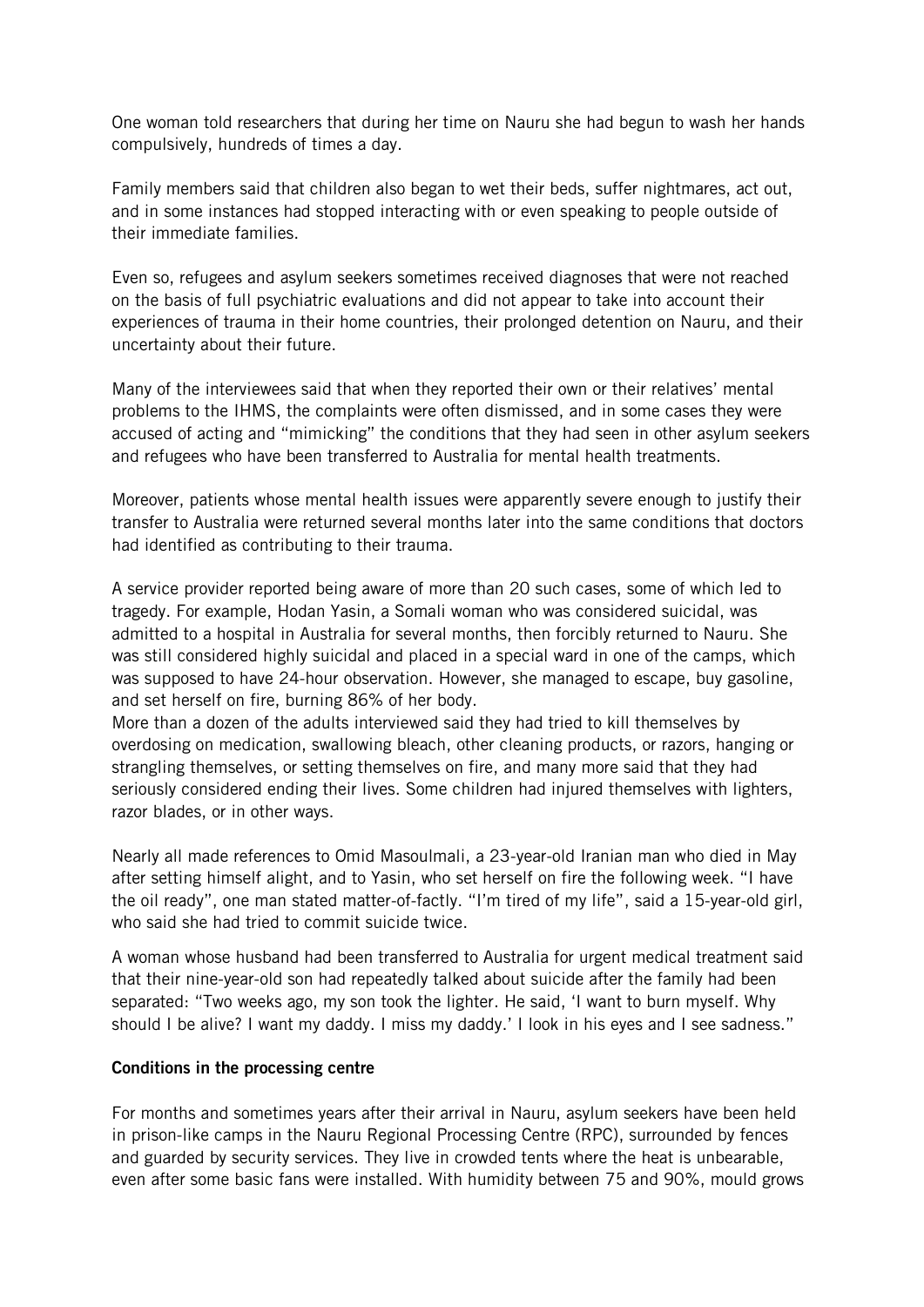quickly on tent walls and ceilings, and skin rashes and other infections spread rapidly. Sudden, torrential rains flood roads and pool on the tent floors. On several occasions, rains have also uncovered [unexploded World War II ordnance](https://www.theguardian.com/world/2015/oct/27/unexploded-wartime-bomb-found-at-nauru-refugee-centre-building-site) on the detention centre grounds.

Food is distributed at set times, and no one is allowed to bring any food into the tents, even for young children. Living conditions in the RPC improved after October 2015, when Nauru allowed most of those housed there greater freedom of movement.

Until early 2015, the asylum seekers could take one two-minute shower a day. Several of the women interviewed cried recalling how guards forced them out of the shower after two minutes, shampoo still in their hair. There were long lines for toilets that quickly became so dirty that cleaners refused to clean them. They could use the internet once a week at most, and could not leave the camp.

Most of the approximately 400 refugees and asylum seekers who remain in the RPC are allowed to leave during the day, although they must observe curfews and are subject to monitoring by guards and other restrictions on their liberty. Smartphones are prohibited inside the camp.

One male asylum seeker said:

"When we came to this place, we found tents in a jungle. They put eight families together, with six kids, young kids, under one tent. Every day, every night, we had no rest. No sleep. Every day, the kids would fight because they were so close together. Most of the day, they kept the water locked up. They just gave us a small amount. It wasn't enough, with the strong sun. Sometimes we couldn't shower for two or three days. The kids started getting bad skin. We suffered these problems for two years."

#### A woman recalled:

"The tents were terrible. It was too hot, so hot you felt you couldn't breathe. The children always felt bad because it was too hot for them. There wasn't enough water to drink. For the shower, we had a specific time. If the children needed to take a shower at a different time, they couldn't. Security wouldn't let them take showers except at the specific time. After three years, children in that bad situation have mental problems. Bedwetting. Nightmares."

At the end of May, according to Australia's [Department of Immigration and Border Protection,](http://newsroom.border.gov.au/channels/Operation-Sovereign-Borders/releases/operation-sovereign-borders-monthly-update-may-2) 466 people, including 50 children, were housed in the RPC. Most, if not all, continued to be housed in tents, asylum seekers said.

Immigration Department records say that the agency had completed refugee status determinations for 1,194 people held on the island, of whom 915 were recognized as refugees. The remaining 279 received negative determinations. Most recognized refugees are now housed in other camps or in houses in the community, Human Rights Watch heard from refugees and asylum seekers, but some remain in the camp while they await housing assignments. Most of those rejected for refugee status are still on the island and in the tents, although refugees and asylum seekers reported that a handful had accepted return to their home countries.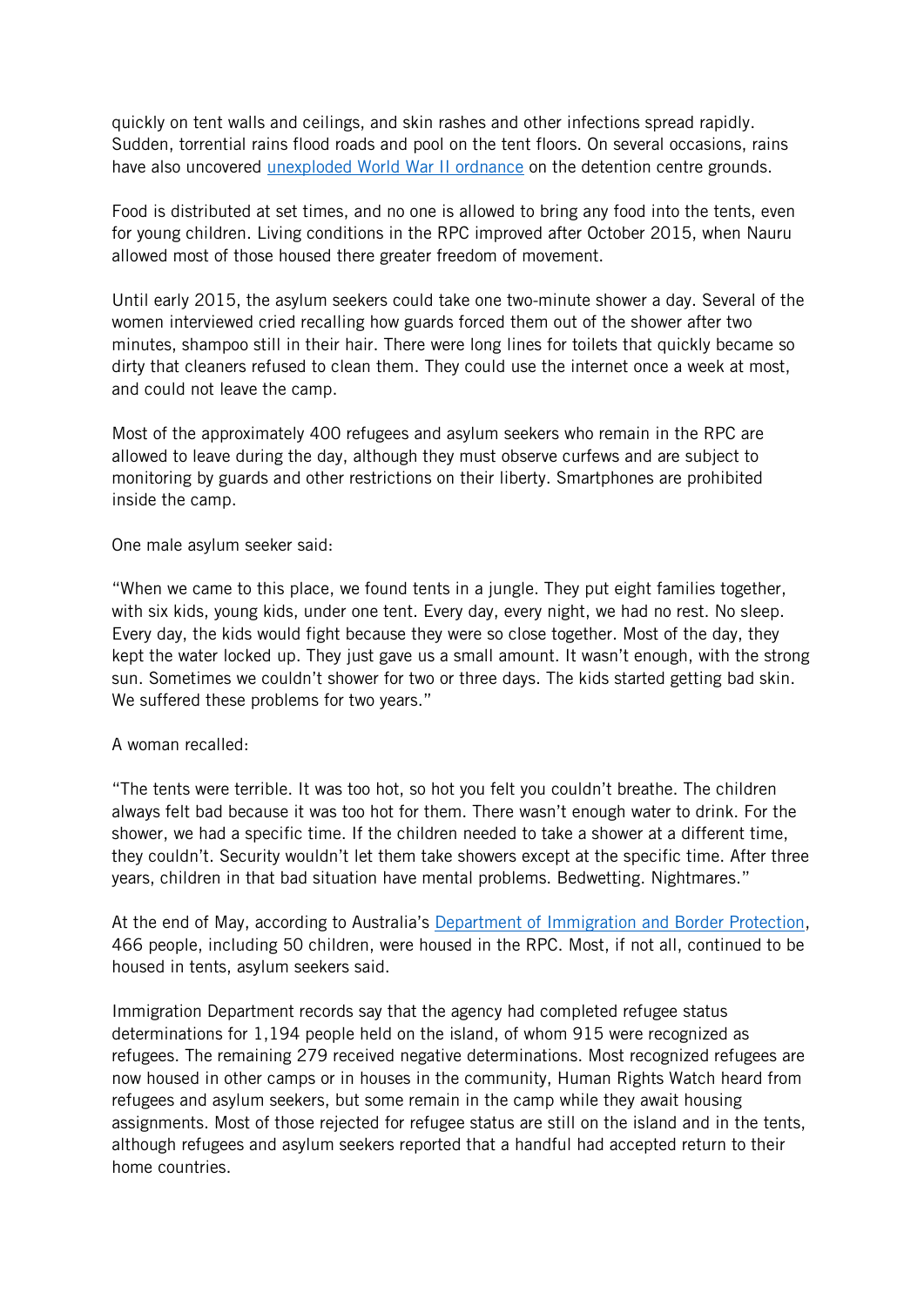#### **Bullying, harassment in school**

Parents and children reported that students from families of refugees and asylum seekers are frequently bullied by Nauruan students. A 15-year-old girl said that she stopped going to school because Nauruan children always tried to pull off her headscarf and constantly taunted her.

One mother said:

"When they go to school, the Nauruan children call our children 'refugee,' not by name. People have names. They say, 'Why are you here? This is our country. You should leave. We don't like you staying here.'"

A 10-year-old girl gave a similar account:

"All the kids at school, they say, 'Refugee, refugee, refugee.' They don't say our names. They hit us. And when we try to talk to the teachers, they don't say, 'Why are you Nauruan kids hitting the other kids?' They say to us, 'Why are you fighting with the Nauruan kids?' We try to explain, but they don't listen."

Two brothers, 13 and 14 years old, said they went to school for a month initially, but then stopped and haven't attended school for almost three years. The older brother said:

"Local kids kept attacking us, and even throwing stones. When we complained to the principal, the kids were made to say 'sorry' to us. But when we left the principal's office, they got even angrier at us."

Save the Children Australia estimates that [85 percent](http://www.smh.com.au/federal-politics/political-news/you-are-terrorists-you-make-bombs-racist-taunts-help-keep-nauru-refugee-kids-out-of-school-20160729-gqglcp.html) of asylum seeker and refugee children on Nauru do not attend local schools, in part because of the prevalence of bullying and harassment.

#### **Corporate responsibility for abuse**

Australia's operations on Nauru rely on private companies and service providers. These service providers face penalties if they speak out, and some staff members have taken a considerable risk to do so to expose the conditions on the island. The companies that provide services on Nauru are aware of the situation and the impact on refugees and asylum seekers. The companies' involvement facilitates the continuation of the abusive situation. The Australian and Nauruan governments would have great difficulty maintaining their Memorandum of Understanding and the offshore processing centre without their services. Most are working directly on behalf of the Australian Department of Immigration and Border Protection.

Amnesty International and Human Rights Watch sought comment from the two key companies contracted by the Australian government to provide services for its Nauru operation, Broadspectrum, the company that runs the RPC, and IHMS, the main medical service provider. Broadspectrum responded to Amnesty International and Human Rights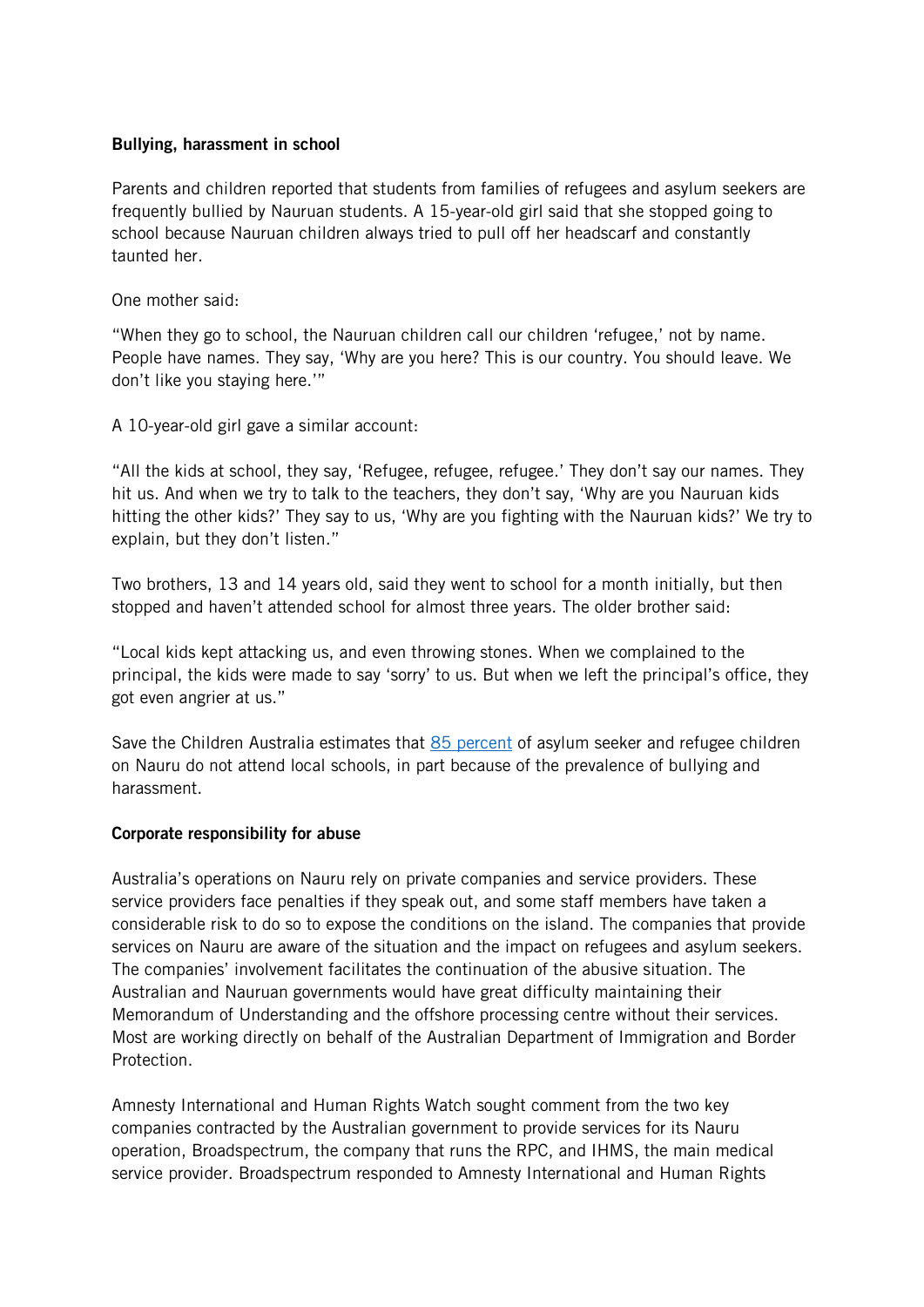Watch's summary of findings that it "firmly rejected" any suggestion that the company did not respect human rights. IHMS stated that its role was to deliver services, and not to engage in Australian government policy, and "strongly refuted" the allegations put to it by Amnesty International and Human Rights Watch.

Dr. Peter Young, a psychiatrist who was until July 2014 IHMS's director of mental health, commented:

"It is a basic ethical requirement for doctors and other health care workers to advocate for the best health interests of their patients and to speak out against policies and practices that do harm to health. The Australian government has followed a deliberate policy to cause suffering to asylum seekers coming to Australia by boat. Being subject to abuses, lack of health services, delays in treatment, and inhumane procedures are necessary components of coercing returns and deterring others.

"Health providers who accept this and do not speak out, collude with secrecy and harmful practices causing harm to health. They are caught in an irresolvable conflict of interest, breach their ethical obligations and fail to provide a satisfactory standard of care. Full clinical independence, public reporting of health data and proper independent oversight are necessary minimum standards to provide safe and ethical services."

Amnesty International and Human Rights Watch believe that their ongoing involvement in the Nauru centre amounts to complicity in violations of the rights of refugees and asylum seekers. These businesses are profiting from an abusive context, and based on Amnesty International and Human Rights Watch's investigations on the island, some are directly responsible for serious abuse and the failure to provide appropriate medical care.

### **An uncertain future**

All of the refugees and asylum seekers interviewed reported that when they were sent to Nauru, immigration authorities told them they were being transferred for "processing" and would be then resettled in a third country. They said that Australian immigration authorities' description of the time they would be held on Nauru has changed frequently since August 2013—with every new version of the timetable accompanied by a denial that Australian officials had ever announced a different version.

At this point, even those who have received positive refugee status determinations have no idea what to expect and are unable to receive any clear answers from Nauruan or Australian authorities. They have no way of leaving the island, even if they have financial means to do so, and even when they have been issued "travel documents." Researchers saw travel documents issued by the government of Nauru to some refugees. These papers described the nationality of the individuals as "refugee", and refugees who have tried to apply for visas to go to other countries are rejected.

One man said:

"They didn't say how long we have refugee status for. When I came to Nauru, they said it